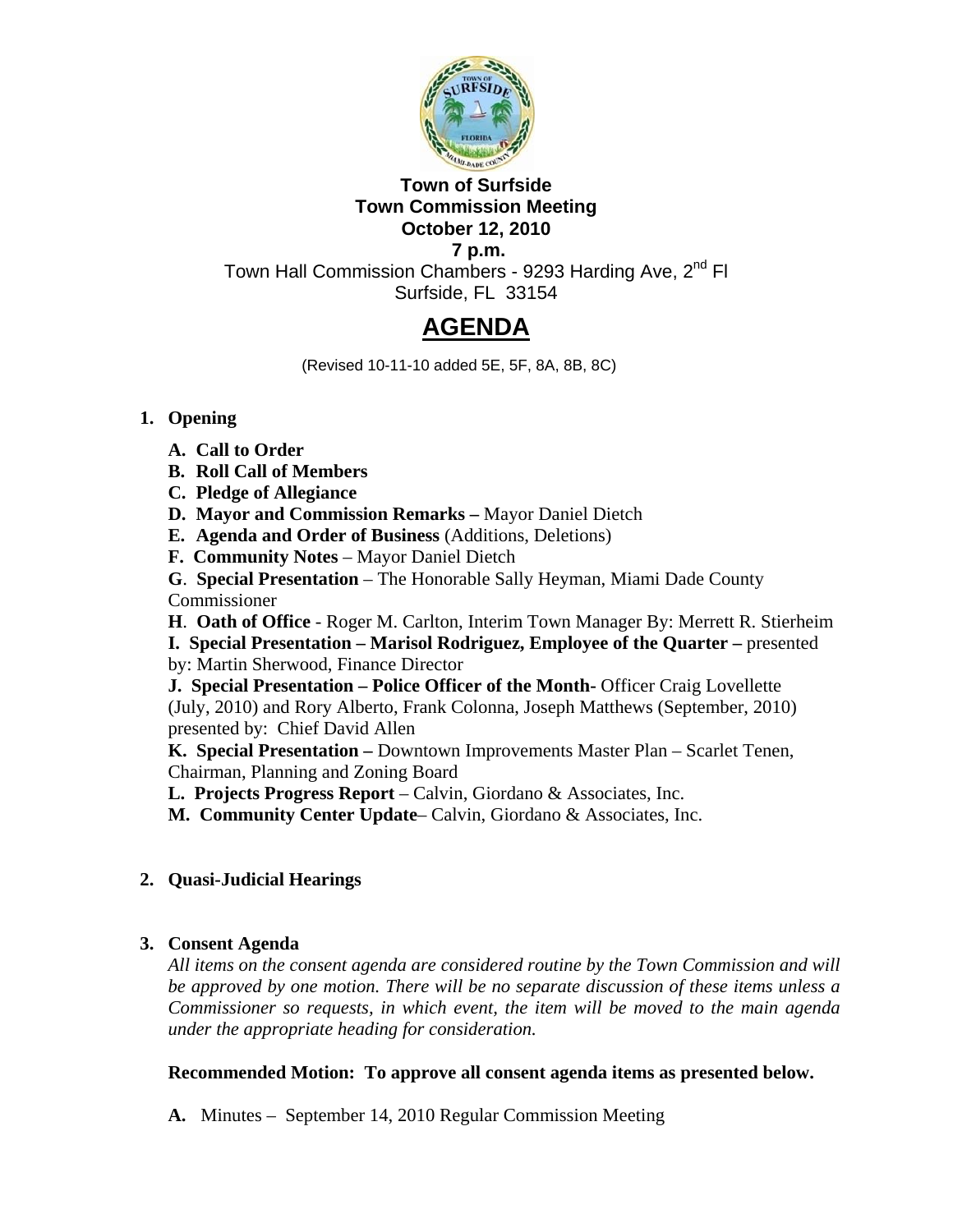- **B.** Monthly Budget to Actual Summary Martin Sherwood, Finance Support Services Department Head
- **C.** Resolution related to Let's Move Campaign Mayor Daniel Dietch **A RESOLUTION OF THE TOWN COMMISSION OF THE TOWN OF SURFSIDE, FLORIDA, SUPPORTING POLICES THAT FOCUS ON HEALTH, WELLNESS, CONTINUING EDUCATION AND HEALTHIER LIFESTYLES IN ALL COMMUNITES.**
- **D.** Mutual Aid Agreement with Miami Gardens Chief David Allen **A RESOLUTION OF THE TOWN COMMISSION FOR THE TOWN OF SURFSIDE, FLORIDA AUTHORZING AND DIRECTING THE TOWN MANAGER AND TOWN CLERK TO EXECUTE A MUTUAL AID AGREEMENT WITH THE CITY OF MIAMI GARDENS, FLORIDA POLICE DEPARTMENT AND THE TOWN OF SURFSIDE POLICE DEPARTMENT.**
- **E.** Mutual Aid Agreement with Golden Beach Chief David Allen **A RESOLUTION OF THE TOWN COMMISSION FOR THE TOWN OF SURFSIDE, FLORIDA AUTHORIZING AND DIRECTING THE TOWN MANAGER AND TOWN CLERK TO EXECUTE A MUTUAL AID AGREEMENT WITH THE TOWN OF GOLDEN BEACH, FLORIDA POLICE DEPARTMENT AND THE TOWN OF SURFSIDE POLICE DEPARTMENT.**
- **4. Ordinances and Public Hearings** 
	- **A. Second Readings (Ordinances)**

 **1. Proposed Water and Sewer Utility Rate Adjustment –** Martin Sherwood, Finance Support Services Department Head **AN ORDINANCE OF THE TOWN OF SURFSIDE, FLORIDA AMENDING CHAPTER 78 "UTILITIES" INCLUDING ESTABLISHING AMONG OTHER THINGS NEW SERVICE CHARGES WHICH SHALL BE EFFECTIVE BEGINNING FISCAL YEAR 2010-2011; PROVIDING FOR SEVERABILITY; PROVIDING FOR AN EFFECTIVE DATE.** 

 **2. Regulated Uses –** Lynn Dannheisser, Town Attorney and Karen Friedman and Shelley Eichner, Calvin, Giordano and Associates

**AN ORDINANCE OF THE TOWN COMMISSION OF THE TOWN OF SURFSIDE, FLORIDA AMENDING CHAPTER 90 AND SPECIFICALLY SECTION 90-41 "REGULATED USES" OF THE TOWN OF SURFSIDE CODE OF ORDINANCES TO ALLOW PARKING AS A USE WHEN SUBORDINATE TO A MAIN USE IN ALL DISTRICTS; PROVIDING FOR INCLUSION IN THE CODE; REPEALING ALL ORDINANCES OR PARTS OF ORDINANCES IN CONFLICT HEREWITH; AND PROVIDING FOR AN EFFECTIVE DATE.**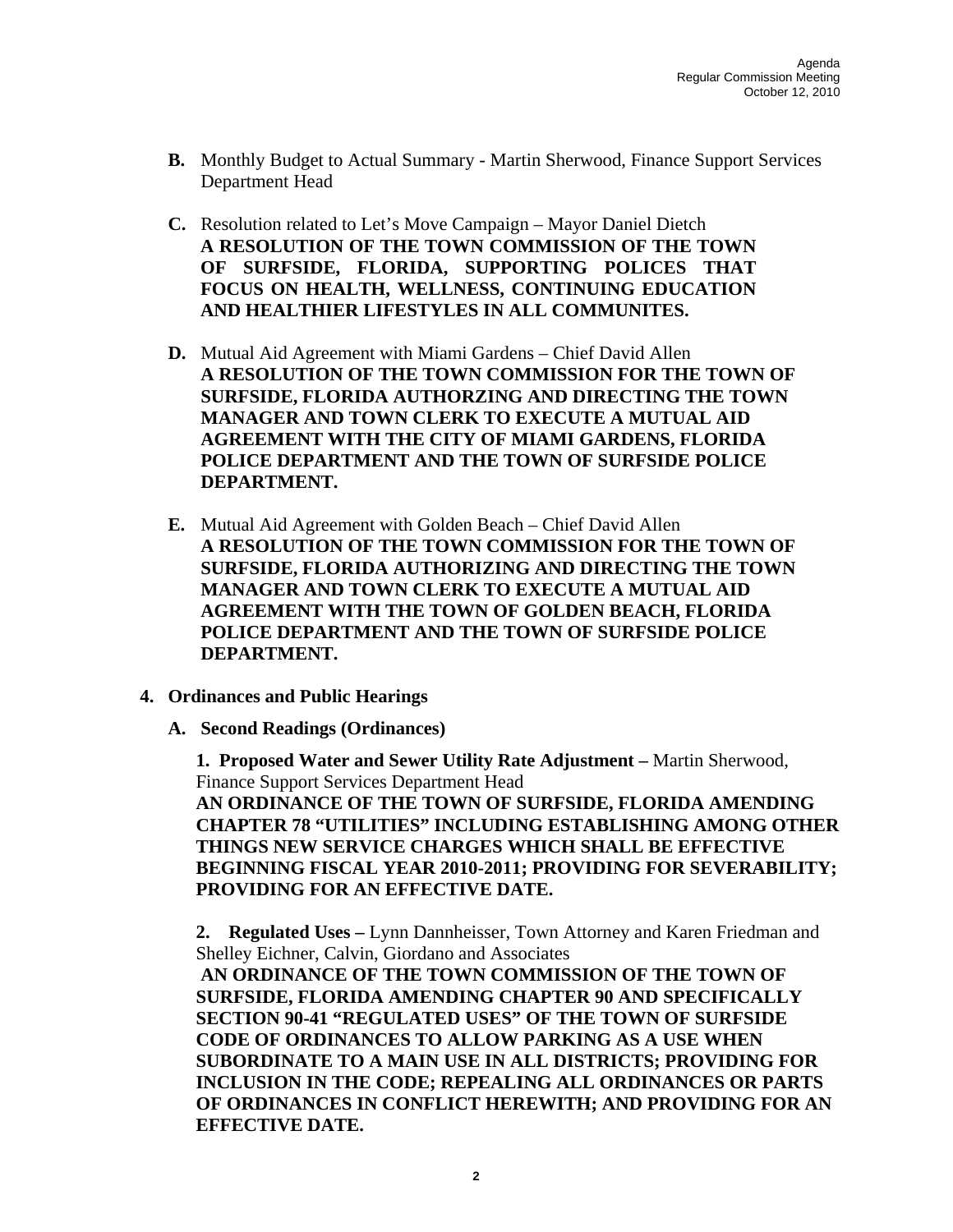**3. Off Street Parking Design Standards –** Lynn Dannheisser, Town Attorney and Karen Friedman, Town Planner

**AN ORDINANCE OF THE TOWN COMMISSION OF THE TOWN OF SURFSIDE, FLORIDA AMENDING CHAPTER 90, DIVISION 1. OFF-STREET PARKING, SECTION 90-82 "DESIGN STANDARDS" OF THE TOWN OF SURFSIDE CODE OF ORDINANCES TO CLARIFY THE STANDARDS USED FOR VEHICULAR QUEUING, ACCESS TO STATE ROADWAYS; AND ON-SITE CIRCULATION; PROVIDING FOR INCLUSION IN THE CODE; REPEALING ALL ORDINANCES OR PARTS OF ORDINANCES IN CONFLICT HEREWITH; AND PROVIDING FOR AN EFFECTIVE DATE.** 

 **B. First Readings (Public Hearings on Ordinances)** 

**1. Update Capital Improvements Element –** Shelley Eichner, Calvin, Giordano & **Associates** 

**AN ORDINANCE OF THE TOWN COMMISSION OF THE TOWN OF SURFSIDE, FLORIDA, ADOPTING THE ANNUAL UPDATE TO THE CAPITAL IMPROVEMENTS ELEMENT WITHIN THE TOWN'S COMPREHENSIVE PLAN IN ACCORDANCE WITH SECTION 163.3177, FLORIDA STATUTES; PROVIDING FOR SEVERABILITY, CONFLICT, INCLUSION IN THE COMPREHENSIVE PLAN AND AN EFFECTIVE DATE.** 

 **2. Municipal Parking Lot –** Karen Friedman, Town Planner **AN ORDINANCE OF THE TOWN COMMISSION OF THE TOWN OF SURFSIDE, FLORIDA AMENDING CHAPTER 90 "ZONING," ARTICLE IV. "DISTRICT REGULATIONS" SECTION 90-41. "REGULATED USES" TO ALLOW SURFACE PARKING LOTS TO BE LOCATED IN ANY ZONING DISTRICT; AMENDING ARTICLE VII "OFF-STREET PARKING AND LOADING," DIVISION 1 "OFF-STREET PARKING," SECTION 90-77 "OFF-STREET PARKING REQUIREMENTS" AND SECTION 90-82. "DESIGN STANDARDS" OF THE TOWN OF SURFSIDE CODE OF ORDINANCES TO ADD A PROVISION RELATIVE TO MUNICIPAL SURFACE PARKING AND DESIGN STANDARDS; PROVIDING FOR INCLUSION IN THE CODE; REPEALING ALL ORDINANCES OR PARTS OF ORDINANCES IN CONFLICT HEREWITH; AND PROVIDING FOR AN EFFECTIVE DATE.**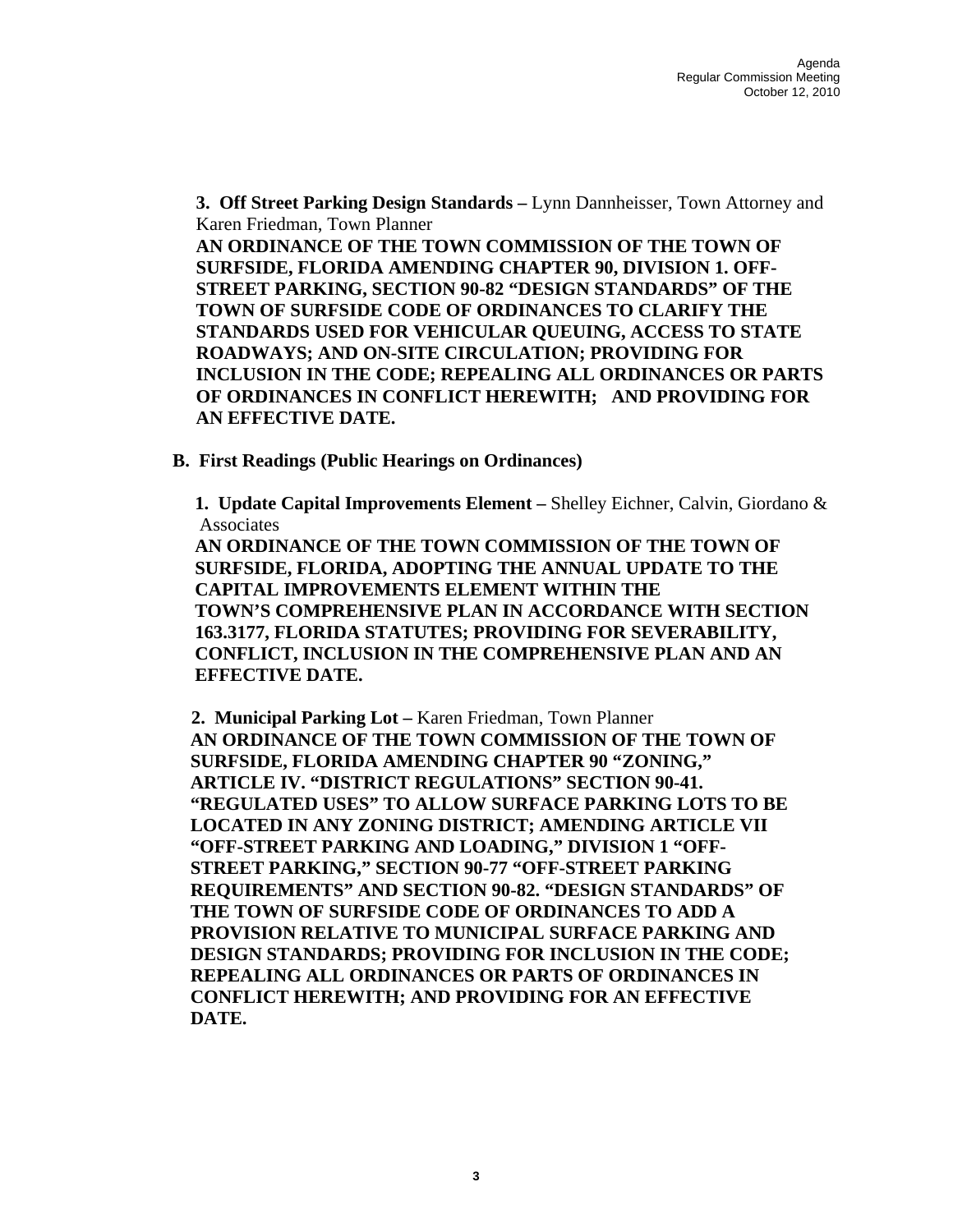#### **5. Resolutions and Proclamations**

**A.** Communications Committee – Roger M. Carlton, Interim Town Manager **A RESOLUTION OF THE TOWN COMMISSION OF THE TOWN OF SURFSIDE, FLORIDA, CREATING AN AD HOC COMMUNICATIONS COMMITTEE TO STUDY CURRENT COMMUNICATION SYSTEMS AND PROPOSE IMPROVEMENTS AND REPORT BACK TO THE TOWN COMMISSION.** 

**B.** Code Enforcement Committee – Roger M. Carlton, Interim Town Manager **A RESOLUTION OF THE TOWN COMMISSION OF THE TOWN OF SURFSIDE, FLORIDA, CREATING AN AD HOC COMMITTEE TO STUDY THE CURRENT CODE ENFORCEMENT PROGRAM AND TO IDENTIFY OPPORTUNITIES AND MAKE RECOMMENDATIONS FOR THE FUTURE AND TO REPORT BACK TO THE TOWN COMMISSION.** 

**C.** Expenditure of Forfeiture Funds – Police Chief David Allen **A RESOLUTION OF THE TOWN COMMISSION OF THE TOWN OF SURFSIDE, FLORIDA, PROVIDING FOR THE FISCAL YEAR 2010/2011 POLICE CONFISCATION FUND EXPENDITURE IN THE AMOUNT OF FORTY-FIVE THOUSAND (\$45,000) TO BE FUNDED BY PROCEEDS OF CONFISCATED FUNDS.** 

**D.** Parking Lot Lease, Lot 18, Block 4, Altos Del Mar No.5 **–** Assistant Police Chief John DiCenso

**A RESOLUTION OF THE TOWN COMMISSION OF THE TOWN OF SURFSIDE, FLORIDA APPROVING THE AGREEMENT WITH NORMAN ATKIN FOR THE SIX MONTH LEASE OF LOT 18, BLOCK 4, ALTOS MAR NO. 5, ACCORDING TO THE PLAT THEREOF, RECORDED IN PLAT BOOK8, PAGE 92 OF THE PUBLIC RECORDS OF MIAMI-DADE COUNTY, FLORIDA; AUTHORIZING THE TOWN MANAGER AND TOWN ATTORNEY TO IMPLEMENT THE TERMS AND CONDITIONS OF THE AGREEMENT; AUTHORIZING THE TONW MANAGER TO EXPEND POLICE DEPARTMENT FUNDS; AUTHORIZING THE TOWN MANAGER TO EXECUTE THE AGREEMENT; AND PROVIDING FOR AN EFFECTIVE DATE.** 

**E.** Joint Meeting between Planning and Zoning Board and Town Commission – Roger Carlton, Interim Town Manager

**A RESOLUTION OF THE TOWN OF SURFSIDE, FLORIDA, CALLING FOR A JOINT MEETING BETWEEN TOWN COMMISSION AND PLANNING AND ZONING BOARD TO CREATE A PROCESS TO IDENTIFY THE ISSUES TO BE RECONSIDERED IN THE ZONING CODE (ORDINANCE NO. 10-1558); AUTHORIZING \_\_\_\_\_\_\_\_\_\_\_ TO ENTER INTO NEGOTIATIONS WITH THE PETITION COMMITTEE CHALLENGING ORDINANCE NO. 10-1558; AUTHORIZING THE TOWN MANAGER AND TOWN ATTORNEY TO DO**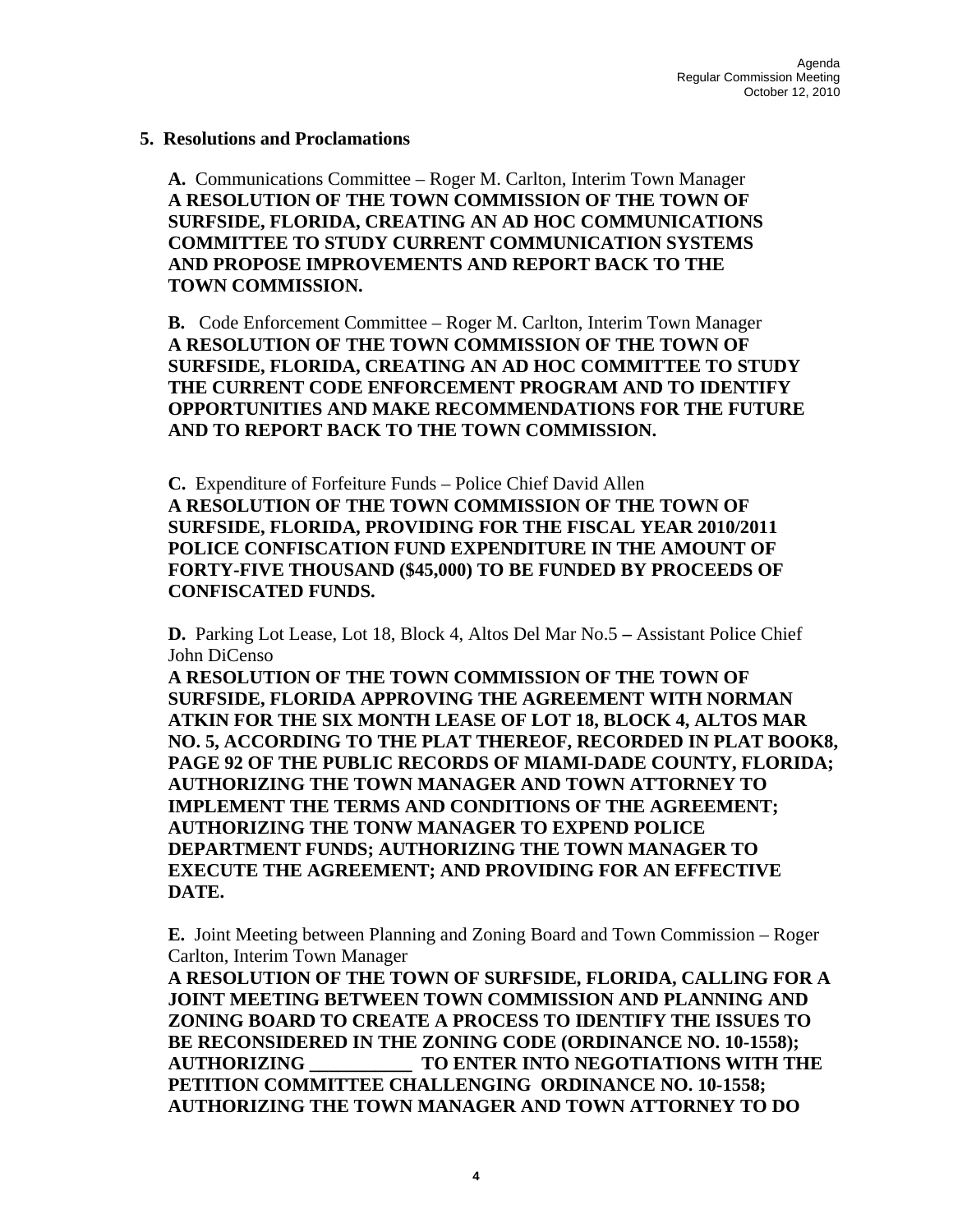## **ALL THINGS NECESSARY TO EFFECTUATE THE TERMS OF THIS RESOLUTION; PROVIDING FOR AN EFFECTIVE DATE.**

**F.** Revise previously approved AECOM agreement to reflect proper name – Roger Carlton, Interim Town Manager **A RESOLUTION OF THE TOWN COMMISISON OF THE TOWN OF** 

**SURFSIDE, FLORIDA, AUTHORIZING THE TOWN TO ENTER INTO AN ADDENDUM AS TO A NAME CHANGE ONLY WITH AECOM TECHNICAL SERVICE, INC. FOR ARCHITECTURAL SERVICES FOR SURFSIDE COMMUNITY CENTER, AUTHORIZING THE FUNDS TO PAY FOR; AND PROVIDING FOR AN EFECTIVE DATE.** 

### **6. Good and Welfare**

*Public comments for subjects or items not on the agenda. Public comment on agenda items will be allowed when agenda item is discussed by the Commission.* 

### **7. Town Manager and Town Attorney Reports**

**A.** Town Manager's Report

### **Commission Requests**

Discussion of new log-in, assignments and follow-up system Agenda After Action: all direction given during Town Commission meetings will be annotated to the agenda and assignment and due dates will be posted on the Town's website.

### **Town Clerk**

Expanded duties Establishment of Communications Ad Hoc Committee

#### **Finance**

The Finance Director will discuss the expense report for August 2010 and the Manager will explain how this report will be upgraded for September 2010 to give a more complete disclosure of the state of the Town's budget in relation to actual expenses and revenues. There will also be a report on the status of financing for the water/sewer/storm drainage project.

### **Building/Code Enforcement**

There will be a report on progress being made with closing out FEMA/Flood Elevation issues. We will be calling the first meeting of the Code Enforcement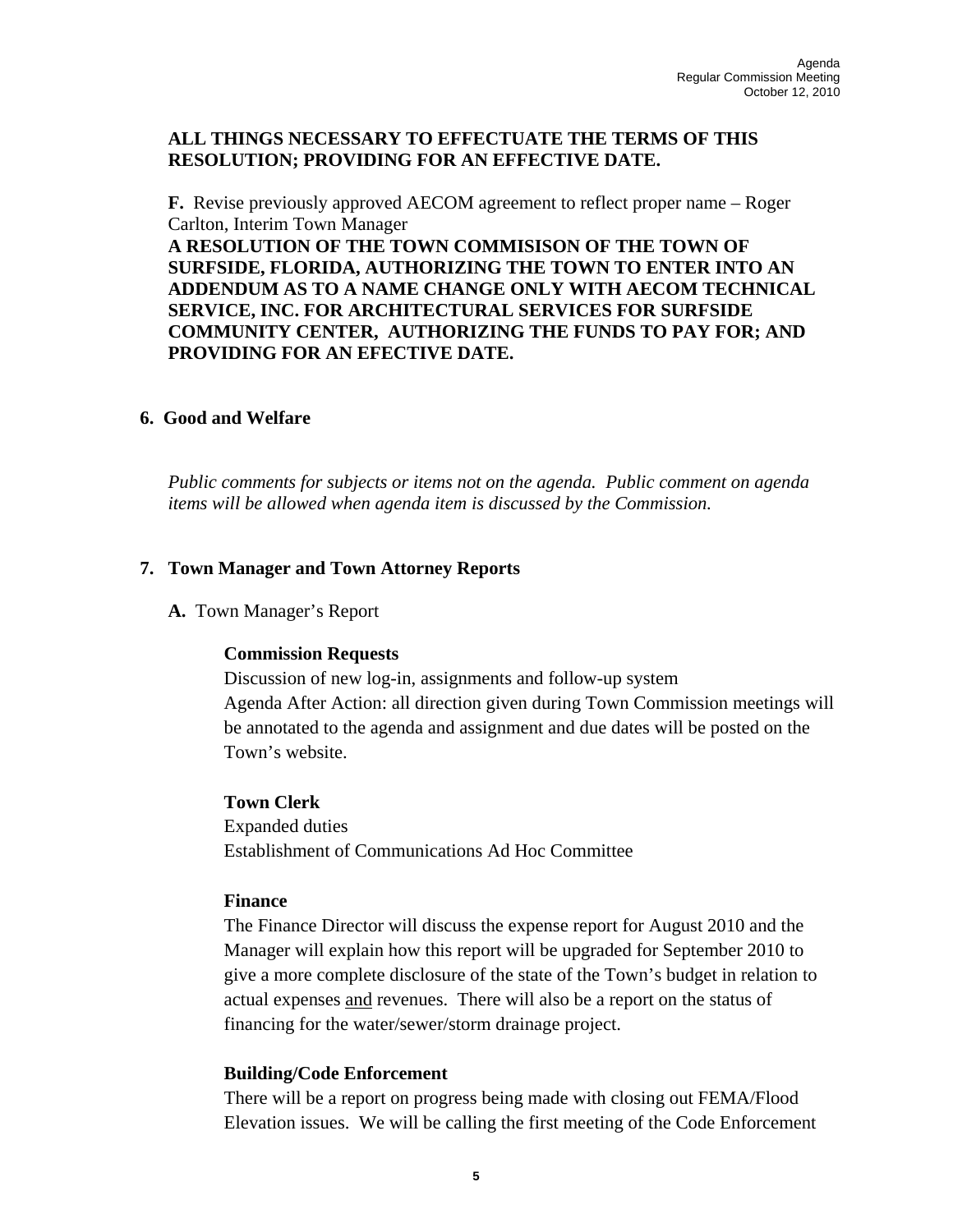Committee after adoption of the resolution on the October Town Commission agenda.

## **Parks and Recreation**

The Manager will report on the expanded role of the Parks and Recreation Director in the Community Center Construction Oversight team as well as plans to ensure opening on schedule.

## **Public Works**

There will be a report on a new special program to clean street ends and a cooperative program with the Parking Unit to expand cleaning of lots and downtown streets.

## **Police**

The Manager will make a brief report on the status of negotiations with Fraternal Order of Police Local 135. There will also be a report on the status of implementation of the red light camera program and a report on implementation of the multi-space meters.

## **Tourist Bureau**

There will be a brief report on the Manager's meeting with the Tourist Board. Duncan Tavares and the Manager will also report on the status of disposition of the collection of library materials. There will also be a report on the cooperative program with Florida Atlantic University recommended by Scarlet Tenen, chair of the Planning and Zoning Board, regarding a survey of the downtown area.

# **Calvin Giordano & Associates**

The Manager is in the process of reviewing historical billings, performance of all segments of the work and alternatives. We have opened proposals for architectural and engineering services and will report on a new approach in November.

**B.** Town Attorney's Report

**C.** Petition Received by Town Clerk 8-30-2010 – Debra Eastman, MMC Town Clerk

**D.** Update on Code Enforcement Amnesty Program – Michael Garcia, Code Enforcement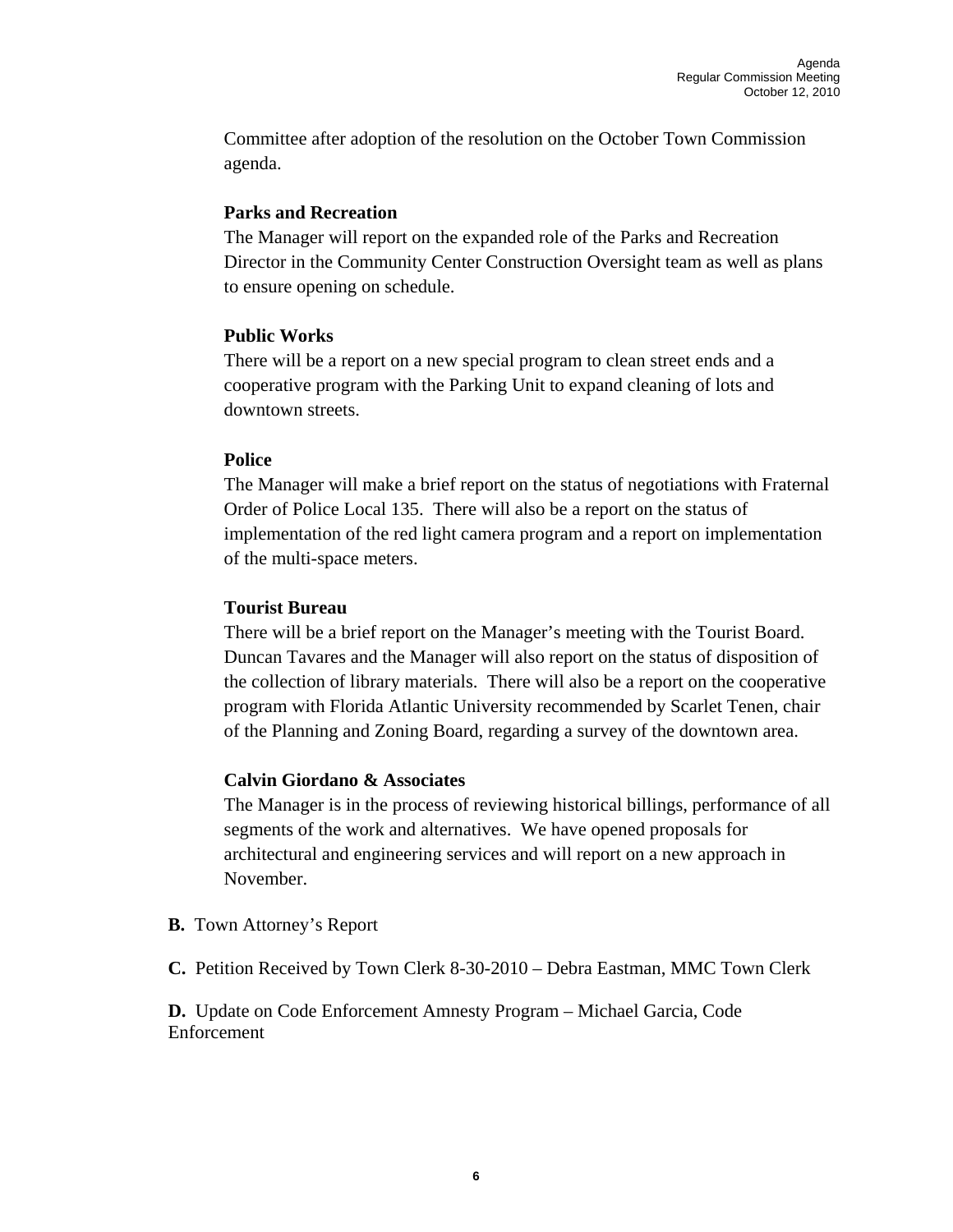**8. Unfinished Business and New Business** 

**A. Bal Harbour Amendments to Future Land Use Plan** – Roger Carlton, Interim Town Manager

**B. Miami Dade Public Library System Library Card Reimbursement** - Roger Carlton, Interim Town Manager

**C. November 2, 2010 Charter Change Informational Piece Draft –** Roger Carlton, Interim Town Manager

## **9. Mayor, Commission and Staff Communications**

 **A. Committee Appointments –** Vice Mayor Joe Graubart, Commissioner Michael Karukin – Communication Ad Hoc Committee

**B. Discussion** – Commissioner Edward Kopelman - Change of land use from "Institutional" to "Commercial" for property located at  $501\,96<sup>th</sup>$  Street, Bal Harbour, Florida.

**C. Reschedule November Commission Meeting -** Mayor Daniel Dietch

- **D. Special Recognition** Mayor Daniel Dietch
- **E. Photo/Film Permit Program** Mayor Daniel Dietch

### **10. Adjournment**

Respectfully submitted,

 Roger M. Carlton Town Manager

THIS MEETING IS OPEN TO THE PUBLIC. IN ACCORDANCE WITH THE AMERICANS WITH DISABILITIES ACT OF 1990, ALL PERSONS ARE DISABLED; WHO NEED SPECIAL ACCOMMODATIONS TO PARTICIPATE IN THIS MEETING BECAUSE OF THAT DISABILITY SHOULD CONTACT THE OFFICE OF THE TOWN CLERK AT 305-893-6511 EXT. 226 NO LATER THAN FOUR DAYS PRIOR TO SUCH PROCEEDING. HEARING IMPAIRED PERSONS MAY CONTACT THE TDD LINE AT 305-893-7936.

IN ACCORDANCE WITH THE PROVISIONS OF SECTION 286.0105, FLORIDA STATUTES, ANYONE WISHING TO APPEAL ANY DECISION MADE BY THE TOWN OF SURFSIDE COMMISSION, WITH RESPECT TO ANY MATTER CONSIDERED AT THIS MEETING OR